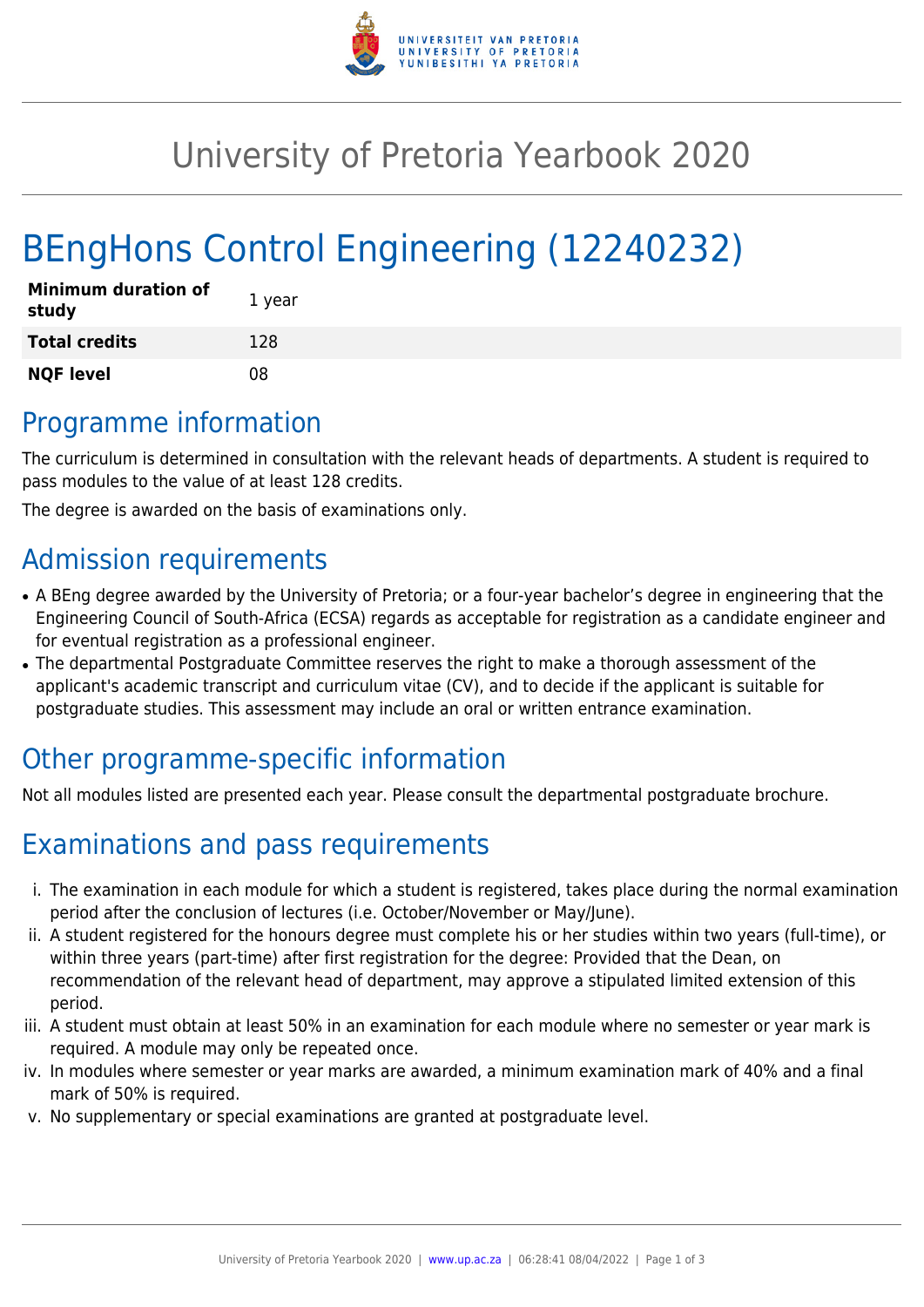

## Pass with distinction

A student passes with distinction if he or she obtains a weighted average of at least 75% in the first 128 credits for which he or she has registered (excluding modules which were discontinued timeously). The degree is not awarded with distinction if a student fails any one module (excluding modules which were discontinued timeously).